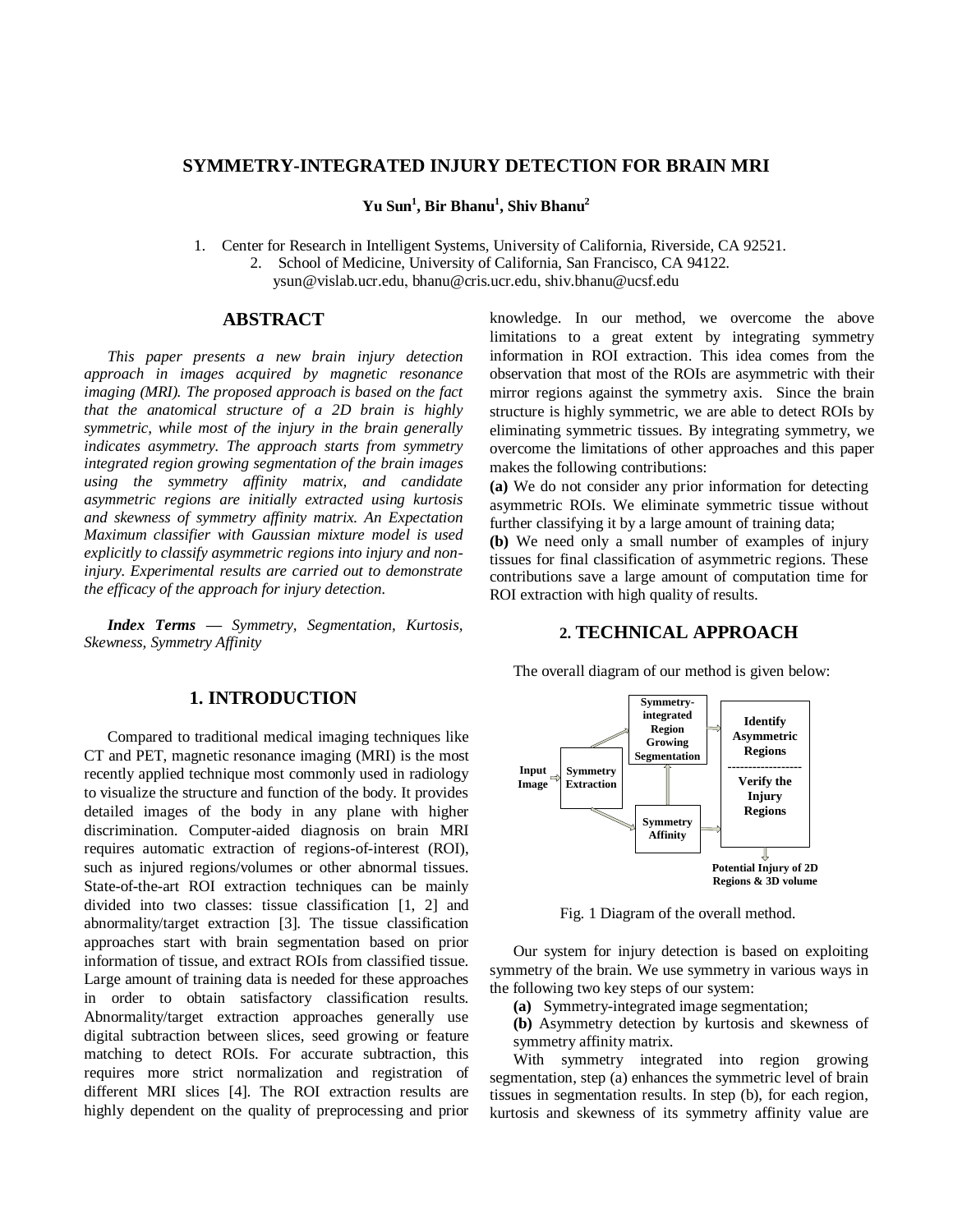computed and they are further used in extracting asymmetric regions from segmented parts. Finally, the injured regions and volumes are classified as normal or injured.

## **2.1. Symmetry-integrated Segmentation**

Symmetry-integrated image segmentation is the first step that separates a brain slice into different parts, providing candidate regions for asymmetric region extraction. We use global symmetric constellations of features in [5] to detect the dominant reflective symmetry axis for brain, as in Fig 3. (b). Based on the axis, a symmetry affinity matrix is computed by curvature of gradient vector flow (CGVF) [6]. If the two points have globally symmetric fields by axis, their curvatures of GVF have closer values. Therefore, larger affinity in the image indicates asymmetric regions. The symmetry affinity matrix is further used to build the new symmetry constraint for pixel aggregation in a region growing approach for image

segmentation, as follows:  
\n
$$
\delta_{symmetry}(i, j) = \frac{\frac{\pi}{2} + \arctan(\sqrt{(1 + C_i)(1 + C_j)})}{\pi} + \frac{1 + |\sqrt{C_i} - \sqrt{C_j}|}{2}
$$
\n(1)

Let us consider unlabeled pixel i that is going to or not going to be grown into labeled neighboring region j during region growing.  $C_i$  and  $C_j$  are symmetry affinities of pixel i and region j. The first term of equation (1) indicates that if both patterns i and j indicate low symmetry affinities (highly symmetric) with regard to their symmetric counterparts, they are more likely to be aggregated by decreasing the constraint  $\delta_{\text{symmetry}}(i, j)$ . The second term favors lower criterion for similar symmetry affinities. The symmetry constraint is combined with gray scale and texture to build an wing.  $C_i$  an<br>
in j. The fir<br>
rms i and j i<br>
i) with reg<br>
more likely<br>  $\delta_{symmetry}(i, j)$ .

aggregation constraint as follows:  
\n
$$
\delta(i, j) = \delta_{symmetry}(i, j) \times (\delta_{gray}(i, j) + \delta_{return}(i, j))
$$
\n(2)

Based on the aggregation constraint, pixel i will be aggregated into neighbored region j if  $\delta(i, j)$  between them is below a threshold  $\delta_m$ . As the symmetry constraint enforced, aggregated into neighbored region j if  $\delta(i, j)$  between them<br>is below a threshold  $\delta_m$ . As the symmetry constraint enforced,<br>since symmetric parts will lower  $\delta_{symmetry}(i, j)$ , segmentation will outline more complete and integrated symmetric regions. This procedure will improve the accuracy of asymmetric region extraction used in the next sub-section.

### **2.2. Asymmetric Region Extraction**

The asymmetric region extraction basically classifies segmented regions into symmetric and asymmetric regions. We provide a new method using kurtosis and skewness of symmetry affinity matrix to detect asymmetric regions. For a [sample](http://en.wikipedia.org/wiki/Sample_(statistics)) of n values the sample kurtosis and skewness are given by following:

kurtosis: 
$$
g_4 = \frac{\mu^4}{\delta_2^2} = \frac{\frac{1}{n} \sum_{i=1}^n (x_i - \bar{x})^4}{(\frac{1}{n} \sum_{i=1}^n (x_i - \bar{x})^2)^2}
$$
(3)

skewness: 
$$
g_3 = \frac{\mu^3}{\delta_2^{1.5}} = \frac{\frac{1}{n} \sum_{i=1}^n (x_i - \overline{x})^3}{(\frac{1}{n} \sum_{i=1}^n (x_i - \overline{x})^2)^{1.5}}
$$
(4)

Based on definition of kurtosis, higher kurtosis value means sharper and narrower peak of distribution. Kurtosis property has been applied to detect the abnormality based on the reason that kurtosis measures the deviation of a distribution from the background [7]. We use kurtosis of symmetry affinity matrix to detect asymmetric regions, based on the observation that the asymmetric regions (brighter) in the symmetry affinity matrix can be regarded as abnormal target contrast to the background. For each region a kurtosis value of its symmetry affinities is computed using eq. (3). Larger kurtosis of a region means more deviation in its symmetry affinity distribution, which leads to potential asymmetry. The skewness is another cue for asymmetry detection. Once we know the mean symmetry affinity value of a region, the negative skewness means that the distribution is left-tailed to its mean value. Since zero symmetry affinity means perfect symmetry, negative skewness means that the region affinity shows more asymmetry property. The asymmetric region detection can be expressed as follows:

**(a)** Discard symmetric regions whose mean symmetry affinities are quite low; note that highly symmetric regions will have a low affinity.

**(b)** For each of the remaining regions, compute its kurtosis minus skewness  $g=(g4-g3)$  from eq. (3) (4), and build a histogram for this value. A higher g indicates more asymmetric of the region. A threshold  $\Omega$  is found to partition the histogram to extract final asymmetric regions.

#### **2.3. Brain Injury Extraction**

 After symmetry integration in the above two steps, we make sure that almost all the injury regions are included in the asymmetric parts. Post-processing procedures are performed to further eliminate noisy regions. First, small isolated regions with areas below 15 pixels are discarded. Second, very small regions in larger region boundaries, quantifying 10% of the region size, are removed automatically. Still a limited number of asymmetric regions remain for possible injuries. An Expectation Maximum (EM) classifier with Gaussian Mixture Model (GMM) is used to classify the remaining asymmetric regions into two classes: injury vs. non-injury by the asymmetric information from 3D MRI sequences, along with the gray-scale value of a region. Regions with larger 3D asymmetric volumes are classified as injury. At this stage, unsupervised classification is realized without a prior training model.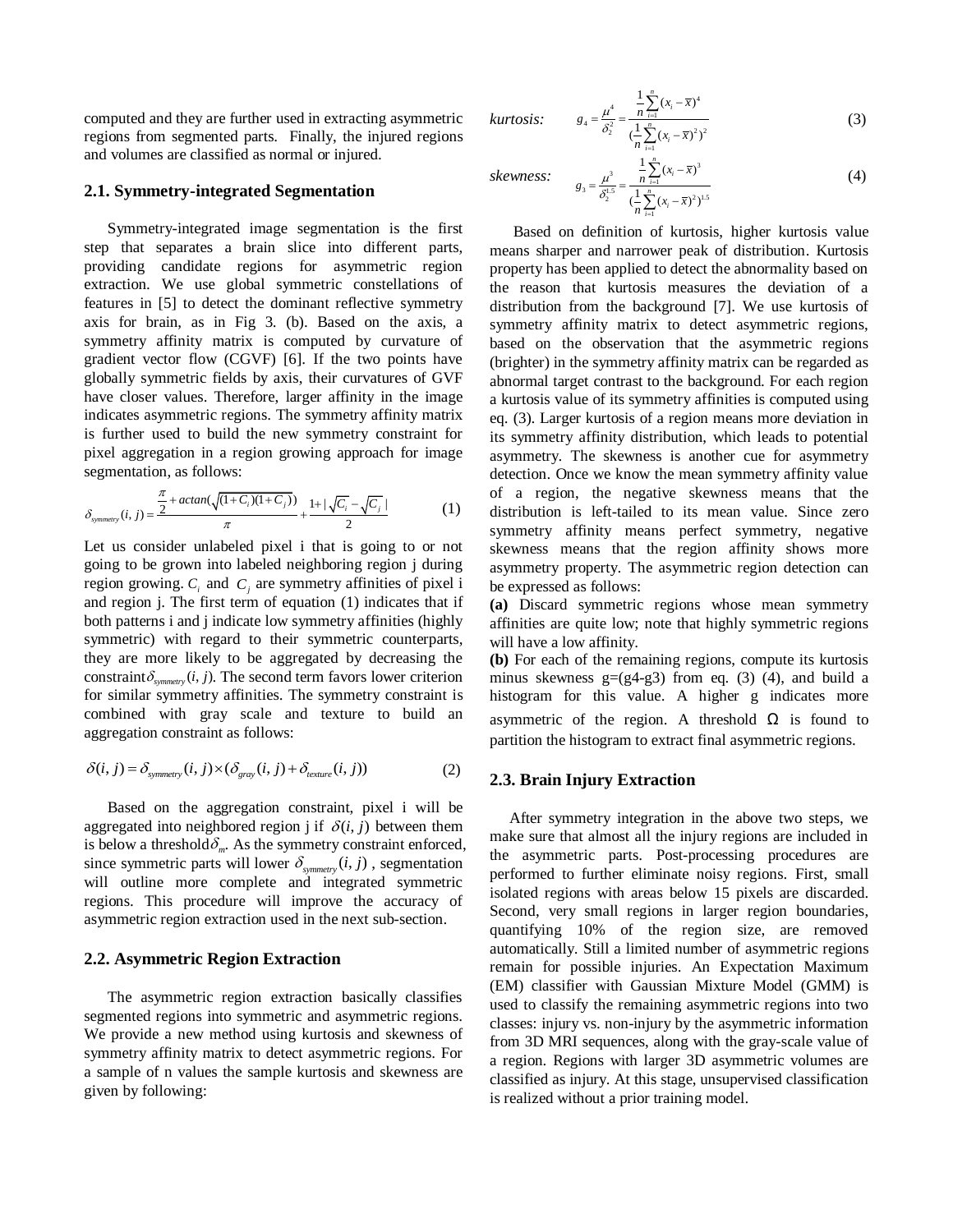| MRI#  | (a)<br>Original | (b) Symmetry<br>extraction | $\left( \mathbf{c} \right)$<br>Segment. | (d)<br>Asymmetric | (e)<br>Injury | (f) Injury<br>(ground- | (g)<br><b>Error</b> |
|-------|-----------------|----------------------------|-----------------------------------------|-------------------|---------------|------------------------|---------------------|
|       | image           |                            | by symmetry                             | parts             |               | truth)                 | Rate                |
| $A-6$ |                 |                            |                                         |                   |               |                        | 9.79%               |
| $A-7$ |                 |                            |                                         |                   |               |                        | 5.54%               |
| $A-8$ |                 |                            |                                         |                   |               |                        | 4.79%               |
| $A-9$ |                 |                            |                                         |                   |               |                        | 4.71%               |
| $B-6$ |                 |                            |                                         |                   |               |                        | 7.91%               |
| $B-7$ |                 |                            |                                         |                   |               |                        | 5.26%               |
| $B-8$ |                 |                            |                                         |                   |               |                        | 6.87%               |
| $B-9$ |                 |                            |                                         |                   |               |                        | $8.90\%$            |

Fig 2. Example results from MRI sequences of patient #A and #